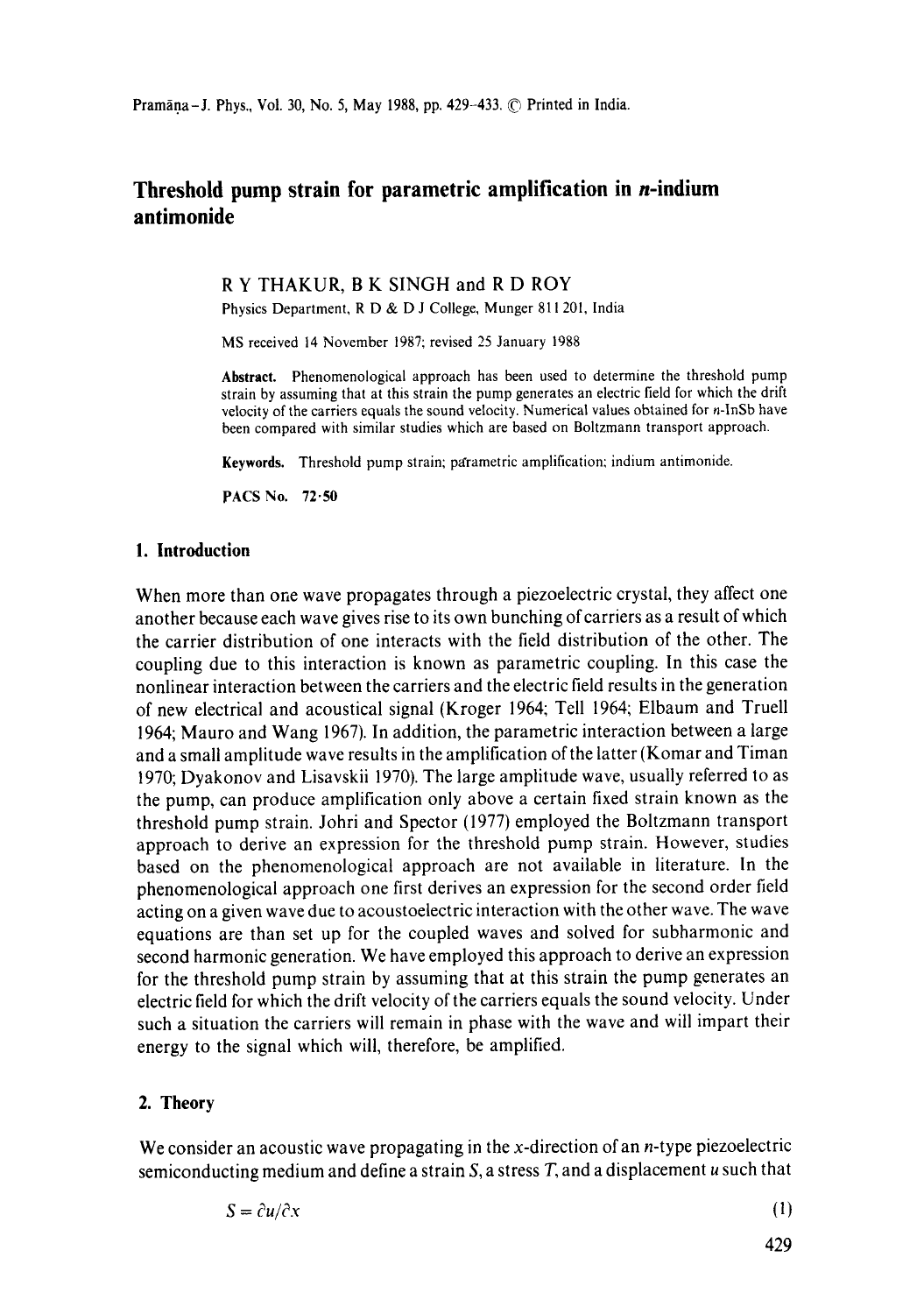430 *R Y Thakur, B K Singh and R D Roy* 

and

$$
\partial T/\partial x = \rho \partial^2 u/\partial t^2,\tag{2}
$$

where  $\rho$  is the mass density. We further assume that the medium is characterized by a piezoelectric constant  $e$  such that S produces an electric field  $E$  in the x-direction. The material equations corresponding to this problem are then given by

$$
T = cS - eE \tag{3}
$$

and

$$
D = eS + \varepsilon E,\tag{4}
$$

where  $\varepsilon$  is the dielectric permittivity at constant strain and c is the elastic constant at constant electric field. The expression for the current density is

$$
J = q(n + fn_s)\mu E + (\mu/\beta)f(\partial n_s/\partial x),\tag{5}
$$

where the first term is due to the drift and the second is due to the diffusion. Here  $q$  is the electronic charge,  $\beta = 1/k_0 T$ ,  $\mu$  is the electron mobility, *n* is the mean number density for the electrons and  $(n + fn_s)$  is the instantaneous local density of electrons in the conduction band. The fraction  $f$  accounts for division of the space charge between conduction band and the bound states in the energy gap.

The Poisson's equation and the equation of continuity for this case can be respectively represented by

$$
\partial D/\partial x = -qn_s \tag{6}
$$

and

$$
\partial J/\partial x = q \partial n_s/\partial t. \tag{7}
$$

Combining (4), (5), (6) and (7), we get a relation between D and E in the form

$$
\partial^2 D/\partial x \partial t = -q n \mu \partial E/\partial x + f \mu \partial D/\partial x \cdot \partial E/\partial x
$$
  
+  $f \mu E \partial^2 D/\partial x^2 + (\mu f/\beta q) \cdot \partial^3 D/\partial x^3$ . (8)

Assuming the plane wave time and space dependence we can substitute

and

$$
E = E_0 \exp i(kx - \omega t)
$$

 $D = D_0 \exp i(kx - \omega t)$ 

in (8), which yields

$$
D = \frac{-i(nq\mu/\omega)E}{1 + 2(k/\omega)f\mu E + i\omega(k/\omega)^2 \cdot (\mu f/q\beta)}.
$$
\n(9)

For the case of small conductivity modulation the drift term  $fn_s$  in (5) is much less than n. As a result, the corresponding term  $\left(\frac{2(k}{\omega})\right)$  f<sub>H</sub>E) in the denominator of (9) may be neglected. So

$$
D = \frac{-i(\sigma/\omega)E}{1 + i\omega(k/\omega)^2(\mu f/q\beta)},
$$
\n(10)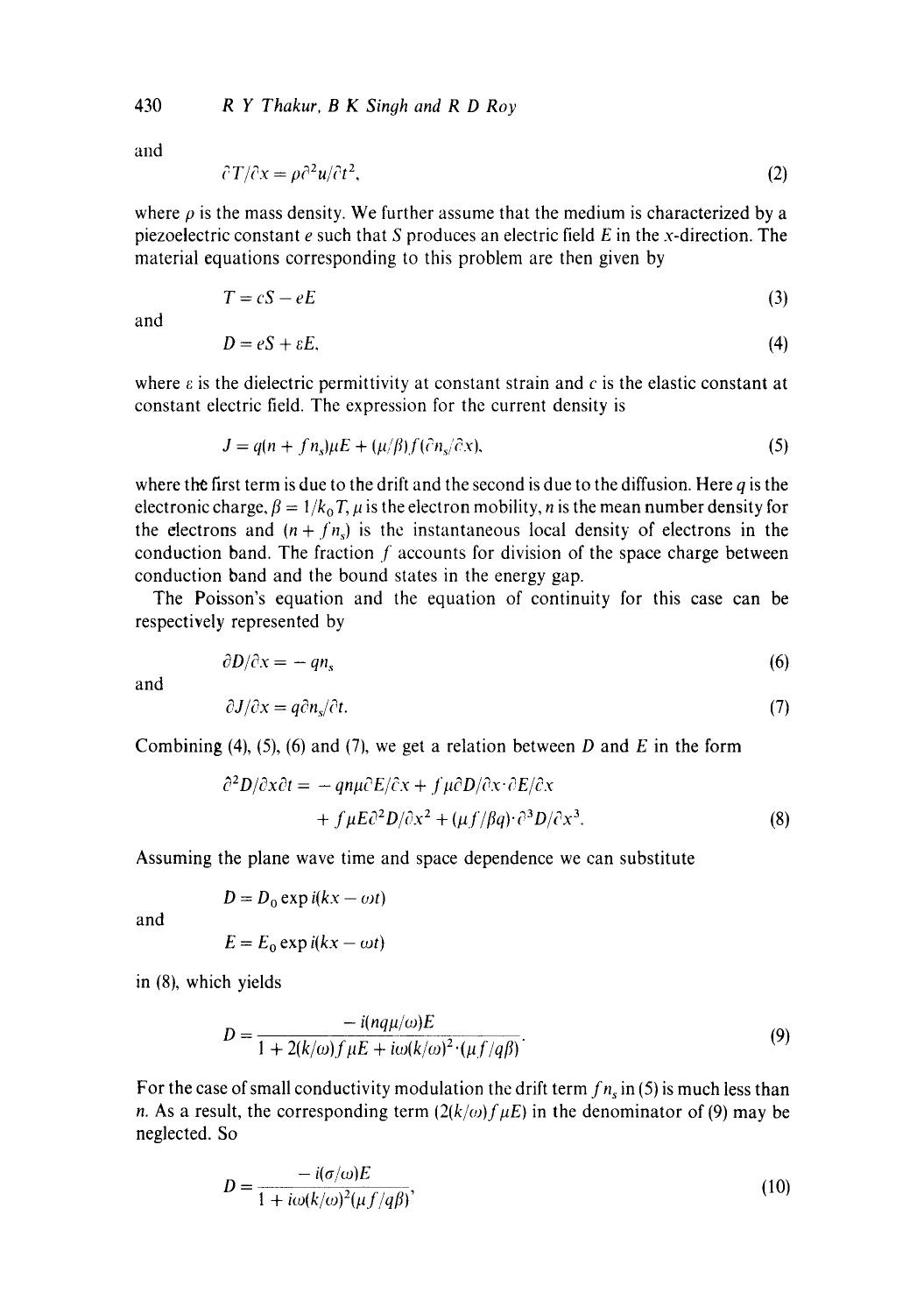where  $\sigma = nq\mu$  is the average conductivity. For convenience, we define a conductivity frequency as

$$
\omega_c = \sigma/\varepsilon
$$

and a diffusion frequency as

$$
\omega_{\mathbf{D}} = (q\beta/f\mu)(\omega/k)^2 = (q\beta/f\mu)v_s^2.
$$

The reciprocal of  $\omega_c$  is the dielectric relaxation time and  $\omega_D$  is the frequency above which the wavelength is sufficiently short for diffusion to smooth out carrier density fluctuations which have the periodicity of the acoustic wave.

On making these substitutions, we get

$$
E = -\frac{e}{\varepsilon} S \frac{1 + i(\omega/\omega_D)}{1 + i(\omega/\omega_D + \omega_c/\omega)}.
$$
\n(11)

We now assume that the signal will be amplified by the pump provided the pump strain generates an electric field for which the drift velocity is either equal to or greater than the velocity of the signal. The threshold pump strain  $S_{th}$  will, therefore, be that strain for which

$$
v_s = v_d = \mu E = \mu \left(\frac{e}{\varepsilon}\right) \frac{1 + i(\omega/\omega_D)}{1 + i(\omega/\omega_D + \omega_c/\omega)} S_{th}
$$

or

$$
S_{\text{th}} = \left(\frac{v_s \varepsilon}{\mu e}\right) \frac{1 + i(\omega/\omega_D + \omega_c/\omega)}{1 + i(\omega/\omega_D)}.
$$

Considering only the real terms, we finally get

$$
S_{\rm th} = \frac{v_s \varepsilon}{\mu e} \left( 1 + \frac{\omega_c \omega_D}{\omega_D^2 + \omega^2} \right). \tag{12}
$$

Which gives finite result in the limit  $\omega \rightarrow 0$  and in the limit  $\omega \rightarrow \infty$ . The corresponding expression obtained from the Boltzmann transport approach (Johri and Spector 1977) is given by

$$
S_{\text{th}} = \frac{v_s}{2\mu} \left( \frac{\varepsilon}{4\pi e} \right) \frac{\left[ 1 + (\omega_c/2\omega + 2\omega/\omega_D)^2 \right]^{1/2}}{\left[ 1 + (\omega/2\omega_D)^2 \right]^{1/2}},\tag{13}
$$

which diverges in the limit  $\omega \rightarrow 0$ .

## **3. Results and discussion**

The results obtained from (12) and (13) are illustrated in figure 1 where the frequency dependence of the threshold pump strain for n-InSb has been shown. The physical parameters for this material have been taken to be  $v_s = 4.0 \times 10^5$  cm sec<sup>-1</sup>,

$$
n = 2.5 \times 10^{14} \text{ cm}^{-3}, \quad \varepsilon = 18,
$$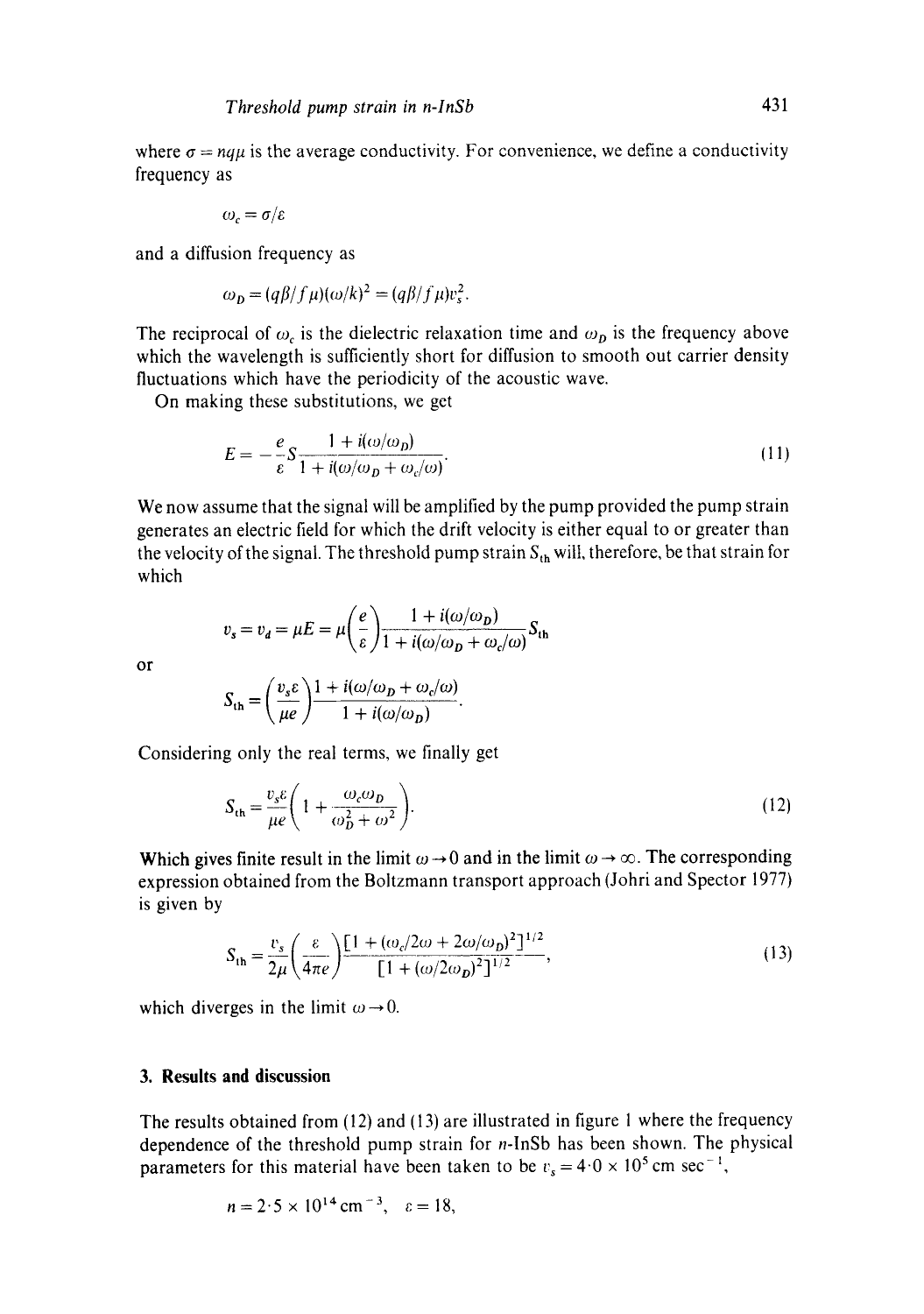$$
\rho = 5.8 \text{ g cm}^{-3}
$$
,  $e = 1.8 \times 10^4 \text{ esu cm}^{-2}$ ,  
\n $\mu = 2.4 \times 10^7 \text{ cm}^2/\text{esu/sec}$  and  $T = 77 \text{ K}$ .

These are the parameters which have been used by Johri and Spector (1977). Curve 1 corresponds to the results obtained from (12) i.e. from the phenomenological approach whereas curve 2 corresponds to the results obtained from (13) i.e. from the Boltzmann transport approach. At  $\omega = 1.0 \times 10^8$ , the former gives  $S_{th} = 0.8 \times 10^{-4}$ , whereas the latter gives  $S_{th} = 5.2 \times 10^{-4}$ . So it can be remarked that the order of the threshold pump strain obtained from the phenomenological approach is the same as that obtained from the Boltzmann transport approach. However, their magnitude differs from each other. Because of the lack of experimental data these results have not been compared with experiments. It may however be remarked that the phenomenological approach is valid only for the case for which the electron mean free path  $l$  is much smaller than the phonon wavelength  $(2\pi/k)$  i.e. for the case for which  $kl \ll 1$ . In this case the electron will undergo many collisions in moving a wavelength. Consequently, their average velocity will be the drift velocity induced by the fields. As a result, only the drift field can give the electrons a velocity equal to that of the sound wave so that they can remain in phase with the wave and resonantly loose energy. In the opposite case of  $kl \gg 1$ , the average velocity of the electrons will be the resultant of the drift velocity and the Fermi velocity. Since the latter is much larger than the sound velocity, the drift field is not required to bring the carriers into resonance with the wave. The electrons in this case can remain in resonance with the wave even in the absence of the drift field (Eckstein 1963).



**Figure 1.** Threshold pump strain shown as a function of frequency in *n*-InSb when  $kl \ll 1$ .